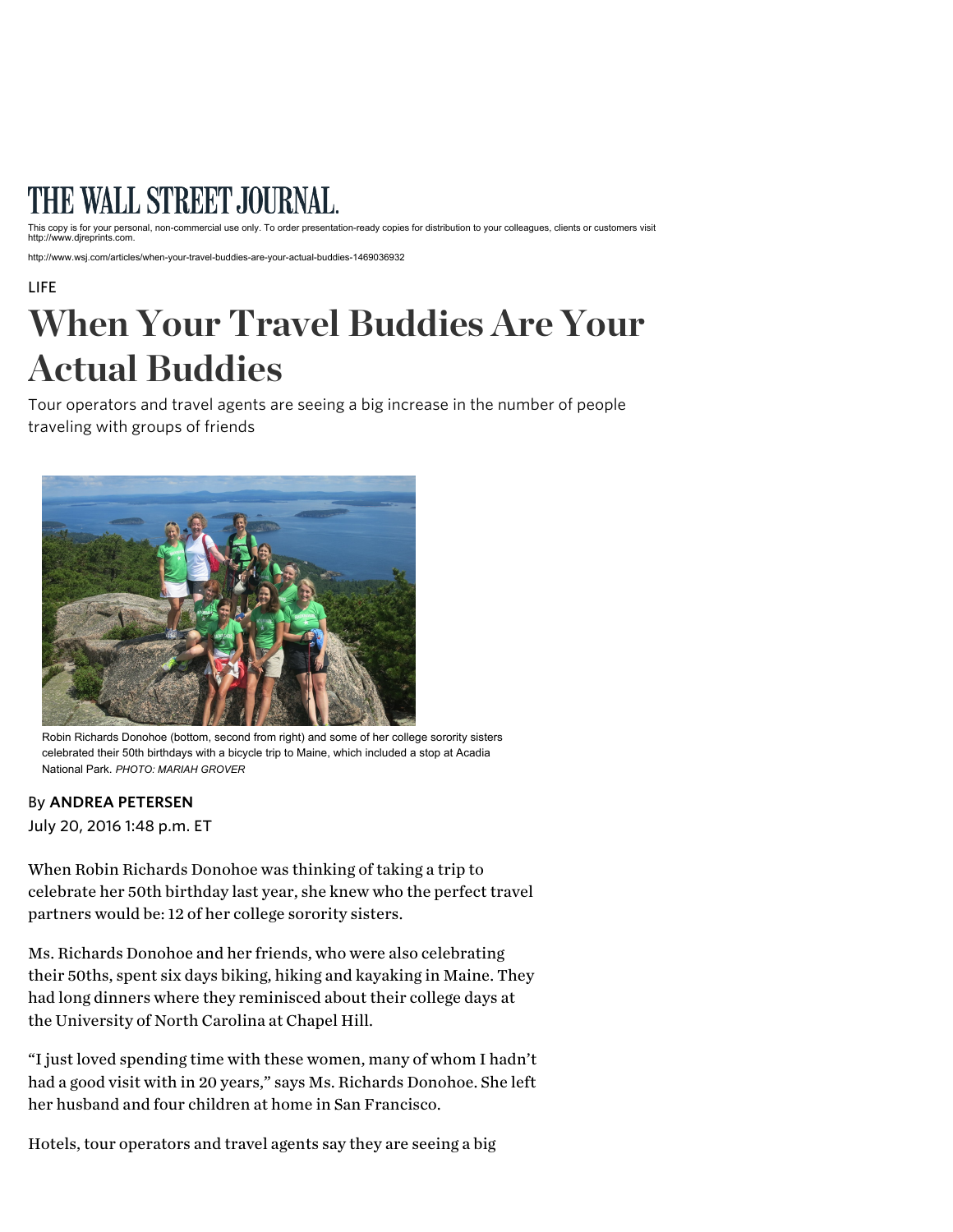increase in the number of people traveling with groups of friends, whether it is several couples renting a villa together in Italy or the Caribbean, groups of girlfriends getting together for a spa weekend or roving birthday bashes. In recent years, hotels have built large villas and offered special packages with extras like dinners and rounds of golf to attract groups.

SOME WAYS TO MAKE A TRIP WITH A GROUP OF FRIENDS GO SMOOTHLY:

- Know your friends' quirks, and make sure they mesh with your own.
- Choose a ringleader. If the decision-making process is too democratic, you may end up going nowhere.
- Hire a cook. If you're renting a house with friends, no one wants to be stuck cooking and cleaning during vacation. Splitting the cost several ways can make the price surprisingly affordable.

Growth in group travel has been fueled largely by extended families and multigenerational vacations. Now groups of couples and singles are jumping in.

Companies like Airbnb have made renting large houses much easier. New apps like Travefy and ComboTrip aim to streamline the logistics of wrangling the multitudes. Tour operators, too, are modifying their offerings to be more inviting to friends' trips.

Some 34% of travelers took at least one vacation with friends during the past year, according a 2016 survey of nearly 3,000 U.S. adults who had been on an overnight trip in the past year, by marketing and research firm MMGY Global. About half of millennials had traveled with friends in the past year, compared with 30% of Generation Xers and 26% of baby boomers. Overall, about 29% of the travelers surveyed said they were planning to take more vacations with friends during the next year.

Spouses often aren't included. "We're seeing a lot of guys' hunting trips, girls' weekends, that sort of thing," says Steve Cohen, MMGY vice president, research and insights.

Veterans of trips with friends say you need to pick your travel partners wisely.



"You really have to know the quirks of the people you travel with and have your neuroses mesh," says Susan O'Neill, a 68-year-old writer and retired nurse in Brooklyn, N.Y., who, with her husband, Paul, has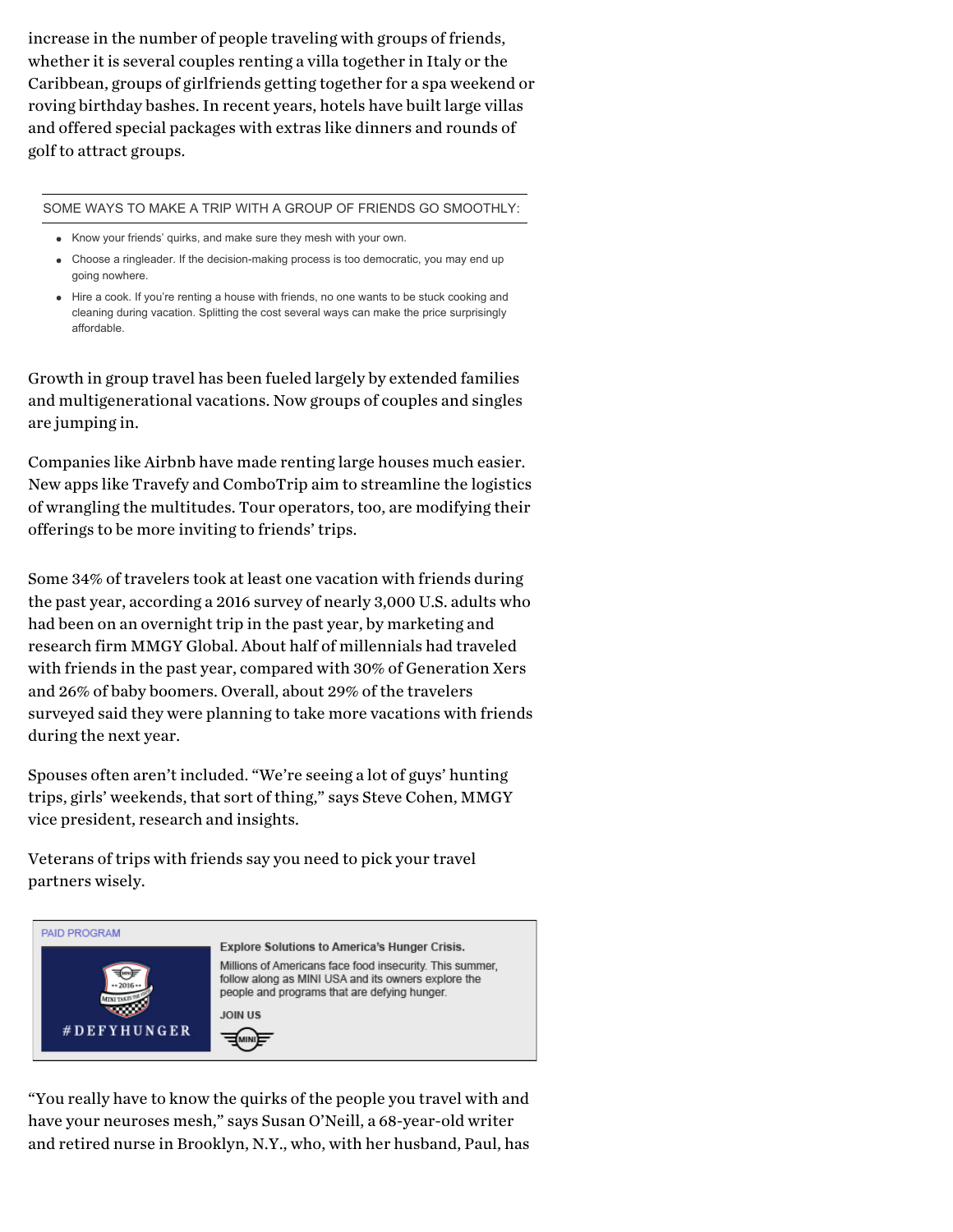gone on several trips with other couples in recent years.



Paul and Susan O'Neill, of Brooklyn, N.Y., have traveled to the Montreal International Jazz Festival with other couples several times. *PHOTO: SUSAN O\'NEILL*

On a group vacation to the Montreal International Jazz Festival, Ms. O'Neill recalls, personalities clashed. One evening, when the group was debating whether to add a concert at the last minute, one participant "kind of threw a tantrum," she says. "She just wanted it to be settled and done and neatly packaged, and it wasn't."

When traveling with a group of friends, it can help to have a ringleader. A benevolent dictator, even. If you try to plan a trip with a large group democratically, you'll likely end up staying home.

When Larry Leff and his friend Paul Sendik decided to plan a trip to California with their wives and four other couples, the two men picked a Napa Valley hotel, booked tours at wineries and made restaurant reservations. Only after making these decisions did they send an email with the detailed itinerary to their friends. "We felt that this was going to be a lot easier to do it this way instead of having 10 different conversations," says Mr. Leff, a 49-year-old father of two from Dix Hills, N.Y., who works in the financial industry. The strategy worked. "Everyone said great," Mr. Leff says.

Travel groups staying in a rental house or villa encounter problems they wouldn't find in a hotel. Bedrooms are often widely different in size and appeal. One couple always seems to get stuck with the dreaded bunk bedroom.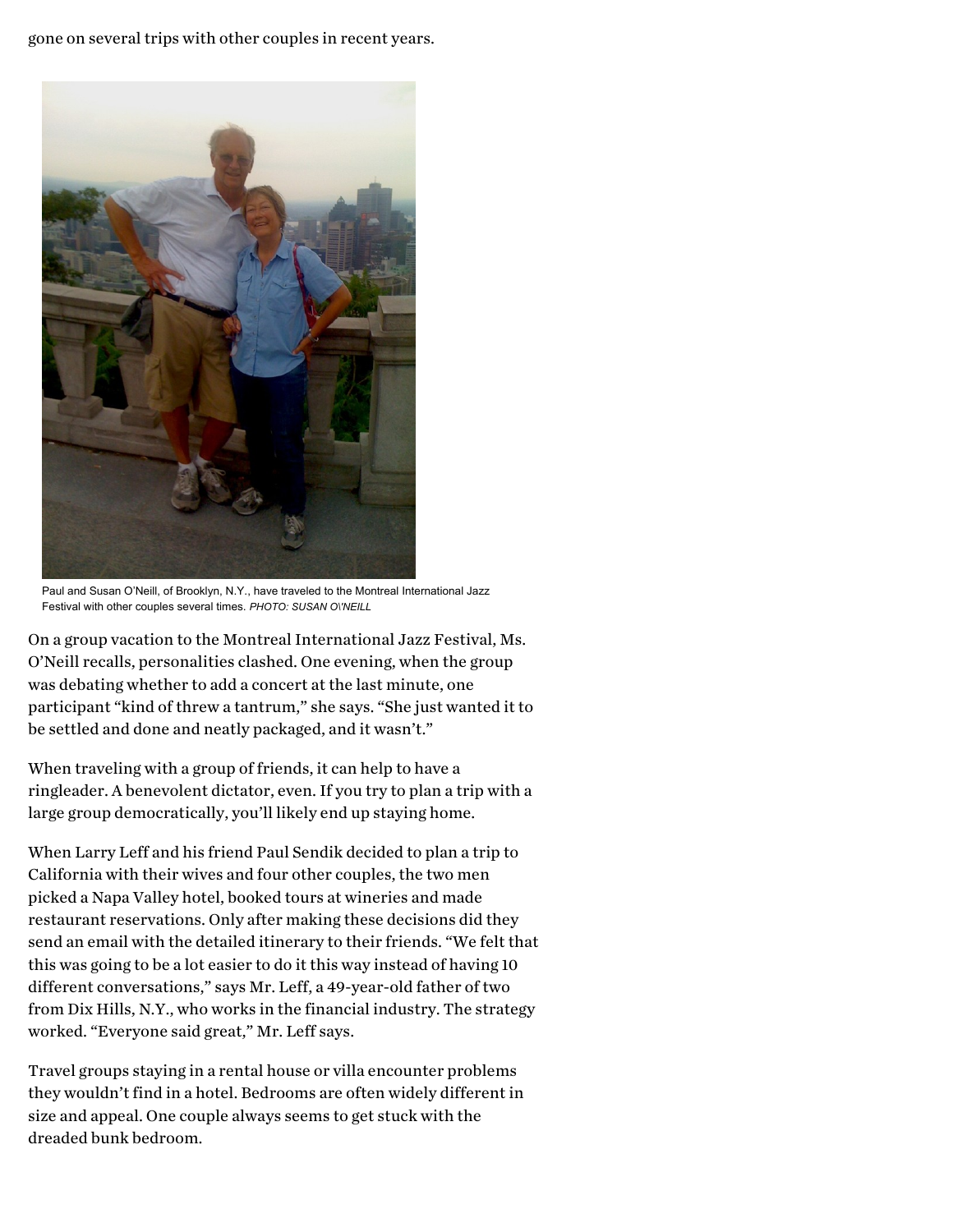

Larry Leff (back row, far left) and Paul Sendik (back row, far right) put together their California trip itinerary, which included several winery visits, for themselves, their wives and friends. *PHOTO: MELISA NOVICK*

David Herrin and his husband, Carl Deo, have booked a rental house in Provincetown, Mass., for themselves and eight friends for an August vacation. The couple, who live in Los Angeles, will be arriving a few days late and took steps so they wouldn't end up with the worst room. "We kindly requested that our housemates reserve a specific room for us, because we are the ones who found the house and the ones who put up the security deposit," says Mr. Herrin, 45, who runs a research department at a talent agency. "It is a little more private and a touch larger, I think."

Mr. Herrin recalls a vacation about a decade ago when he wasn't so lucky. He ended up in an attic room with a steeply sloped ceiling. He had to climb a ladder to get to it.

The question of who cooks and who cleans can lead to conflict, too. When Anne Morgan Scully, president of McCabe World Travel, books villas in Europe or the Caribbean for groups of friends, she encourages them to hire a cook to prepare breakfast and dinner and to do the dishes afterward. For a group of eight, the cost can be as little as \$50 a person per day, she says. And no one has to feel like a scullery maid on the vacation.

Travel with friends can be particularly tricky when people have different financial resources. Ms. Richards Donohoe, who booked her Maine birthday trip through Backroads, which specializes in guided biking and hiking tours, says a few of the women spent a night or two in a hotel with the group, but skipped the biking trip to cut costs. When Mr. Herrin rents a house in Palm Springs each year with another group of friends, they use the app Splitwise, which tracks how much everyone spends, to make sure no one is footing too much of the bill.

Many tour operators do a lot of business running group trips that are open for anyone to book, but are now launching or expanding private trips for groups of friends and family members. "That generation under 50 or 40 doesn't really want to go with a group" they don't know, says Brad Crockett, director of private travel at Butterfield &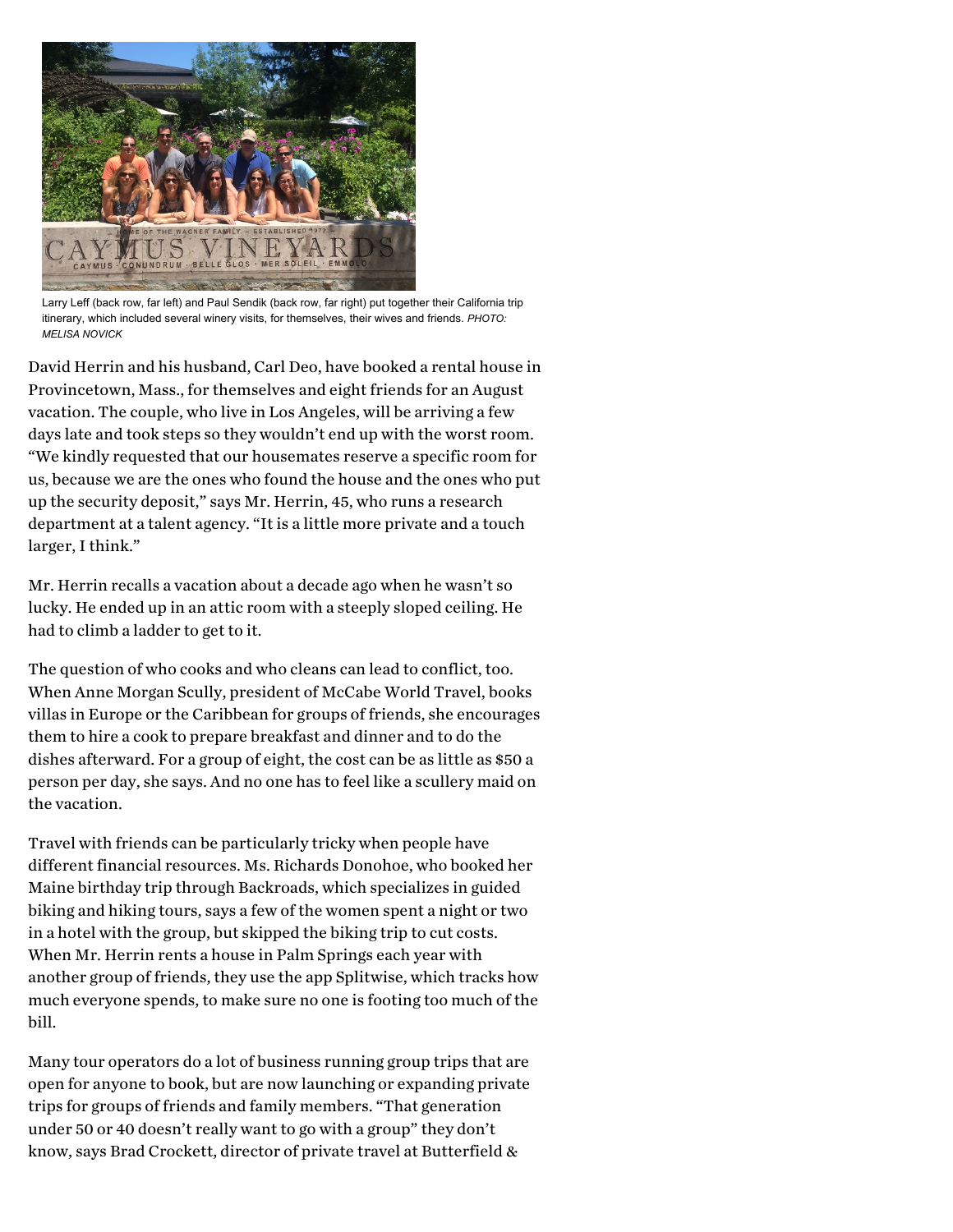Robinson, a Toronto company that runs tours such as a six-day biking trip on the Costa Brava in Spain and a week-long hiking trip in Peru.

Butterfield & Robinson has made adjustments to appeal to travelers who want to keep their own schedule and be with their own friends, but who also still want the hand-holding of a tour with arranged hotels, meals and excursions. The company has offered customized trips for private groups for 15 years, but for a group of six, for example, they run about \$1,000 to \$1,500 a person per day.

In 2012, Butterfield & Robinson launched so-called ready-to-book private trips, where families and groups of friends choose a preplanned itinerary. For a group of six, these run about \$750 to \$1,000 a person per day, not much more expensive than a traditional scheduled public-group trip.

Write to Andrea Petersen at [andrea.petersen@wsj.com](mailto:andrea.petersen@wsj.com)

What To Read Next...



SPORTS [The Tour de France Tears Up](http://api.cxense.com/public/widget/click/CdABx5jpV2eDtsGaWwJHHg7SI0Ml19mn42bARrH-cEe5VXvRFIjMN6XMkryrjN7kDT61opExCfYVqafcd53xG6E7hplUkab2386jIqxalZ3kL6KH1kSHStZY5lkco_GWYAD6hASMeaIHH7wNxb7pvRoZyda1OAlxfxTTeIVvIib1wOBMm4hsVLkhtBnPM2xV9aKyz-i2wmaTgChexhrHcR34i49wAJjkRhMkh_nLqMY_L7SXfxKaxeh93GC4o7yeIn5G2tFTHBf9T59ZUmTlRt8qO4h4n1-gCSlDHg3r1ibqdTNK2najRuG0ceUdb6oL0FKOHNrBcZHDBITpkJ1upPiklXgs2WBUmVDmU0QWoHwm8UfNV2eEoli6PsOUXCwV5g2vXNDeyOyHNqOeVlSZvtKrvKXUZVaZWwnEMUCbxvhO2kW8SXyOIJeL0Bpb72ef6lIOnl57mrlo03p6CAw5DAH0vg6k9ke0eyvuPtMhNRaXMM-SZ-20IkYQSjCyuFZ9KSHx8iD9Ytgp4BQoetMtyk6I0R1yFR1Dd4DvlwogvkIy_1waIHlUrnQFJS5A0GJOOKaI-POtZHYqvKQ3z1swQ-HQQWm4UUii3yrAglXvf1dh2Kp65FF-y2kH8cIZWIBcDOmnIWZi89WKPMtyli6akySZXj3Oh5X6tqTwYQGV1lFKpCOICf_9BRkAT3xv8ZqflA0?cx_navSource=cx_picks&cx_tag=poptarget&cx_artPos=1) its Unwritten Rulebook

PERSONAL TECHNOLOGY: GEOFFREY FOWLER [The Best Wi-Fi Routers: No](http://api.cxense.com/public/widget/click/BvmjnbUM2p_smHhVVRdocPCfz84lZRCzQ-1Ezr_BC9hLBZ8ehNVIXUqKLohsi-98TkInXAP_RyAiRq4vk7IbU959JsDaZxlZ55lf43VWYHtqPFaoxVuJ7GFPrnc4ZWhYI4eO6nxm3ogDCyeeaKlBt8josCvSe3ZPgsMMDUbNCGgfcVPsL7FFQA6gAnkFOGQKcGNKpiTM2Y246kDwVVuQHQ0xLF4er4U2JmMLcP0XSV8hkp6CVyI7wq9aa2z2WMskHxZ7sTkebcQmkyutJPgeWnXXeduRwGZX-VTczNHePXukzDecMiV4mY_GjVdMOo8MBVZnqMyF8UOlwwLkBUG1ccu431UiNQmROmL0RQQrbKF0Inmu5Bu3IV_byxUa8Xw_XuIf7LHZPVZigiiS3k616HBUw-hboMA-BJTcBxw9jCD0bjoDc3iAstQXpAiisV73oB0BdfqL4GrcfN_Q4-0J7IXZ908gSioLFoMk4ToI80dA8EcaPhYw6wjA8722VMQfDqGrrrgnPNRhQyYYjyVE8-jAdcxLXcPN1XTtaiETUq1mriPOUpDo5MCrrt54fD_k0RD7BN1Fm57Q2OWkvU20WV1XOIT3xdfmyudCFnl8bX5xVmya7s7GTHx4RJ8l2TjDiJl-pOvlkH6wtXLTFJ0RUMdaI8DrCVDjuFaAOhboqubS4BunUU6PKHdrbFL8VyDqpom5xcGi_FIW0?cx_navSource=cx_picks&cx_tag=collabctx&cx_artPos=2) More Dead Zones



BALANCE SHEET [Building an Outdoorsy Home in](http://api.cxense.com/public/widget/click/jbCpaAQj4B4fY_fKzYb2WH9w_mrHfg_DhqBYpui1GLg9tfsDemxysnLfkfI3plpB0nJlcm8sXnL6xZi8UuYjis-QAodlrG7InMm1nOftt1gHTXE9jqLjALy5rx0QGBWqwp4xpatEa2CaJARZBy61Tnd2TuRWr_xbIF_n_JWDzk6SUEcU_NiRO86oqF3dM2fw-RbcBJR_cBIaLlGR5lfTGDOGNt7arkeKIQo-CHk8HLZAYRBWHFmSy9Fel1VYtBTu691On58bA5VUp4kBSXwV6wvL77h4vFV3bCN7qz5tfJG80u4JBfGrzTFMIHmrHrvht35ICUtVB-thp-0e0kK7fKq0bhdZ4siudySRmY75_NEjgi-cMyRhxcoDIIowMYUwRQfAKtK2Tf3MTkoqYps_9Z91wDryxUlK_x4Sug43LJ4BLcvg6UxXfq62gJBUsjF_9m1a_bX_t8sbI50KrLk_giWrDQYPfOAaYSxU-OZdKAkJs0xGWSjHk-NLLBzB1nturwLwymmW4RxhbqeGAxigNcxJjs-yQLUS-_Wcbey3sIPCYa9RL0BAoGpkWWE8pvZ3037AXoiurojz5ShP1MfWbJrJhJdxe9DNIYX_pcnjwHZUKQq8XJ9moxr-hWFYpbjccB2bC6wnOvP7P0j_gf-_wLUolYYI85Mk-TEMDL8hDNetWJ_WtiVtj0PhpCk1FQmzppXWN_SC8g0?cx_navSource=cx_picks&cx_tag=poptarget&cx_artPos=3) Norway's Rain-Soaked Bergen

IN MY KITCHEN [Inside Andrew Zimmern's](http://api.cxense.com/public/widget/click/G7mF2oZjp_3bjrjhiGnZ-M2ChXgq5Q9E9fWSLTm7ey1LV7giy_aHXWmIwTAfYlWQuctUO-jNVHsc1Wq-PxsFS7hT5uhJFsiDg8XWgI1qqaUNwKmKT-0W2qyVLkuIHQQ9JOp14GDbaJ1prFvU-SEdDTp5K2mRWqb8ZGdVXIA0R6sTnnfbSjAu--wMPR5Nmey2pzzq05M8m6d9H2LVQT0U0uVaLitZP8bMxPsakGBu6KFyPny-1fbCxdPpTE0fKU58EnE6KEKVlboAeqqfijasKyjAcoymtHExoaLzuPR41gMJdnpg7k7IYkO-3GQJu_pMi5YUETEc6oT3b2abbyQbtCBJdTGA4Lb-9ej1HGLn8OuGH5GUj0jKqcbgVXwBACvc4XDr3EHUMN2QEEDZAAvoq-GpXFsmXiPV6o5gW2b0bJxDuZV1SaC-d-C1CFLeagXsr1wivbQ7Z7BfOLxWWGUl-OGOw8ePve0U7_BjLHWx_-PQFISRG4Xm5YRJnc2tlQU3mJoXOwENiLByU0kLlWowDlS787tkGXjzziAz9ncl0-hVSkOSsJjFj-m9zeA00oZbvu7ngso8mSlvygwyj0GtNGZsWcqKENL0VaKGaaGJWULr5bMgO37j4r5p5DnoH_Sdm6J66dnIcDxP8vKK2bqZBE3kgl41D3xE4RyrYGhP3i260?cx_navSource=cx_picks&cx_tag=collabctx&cx_artPos=4) Kitchen